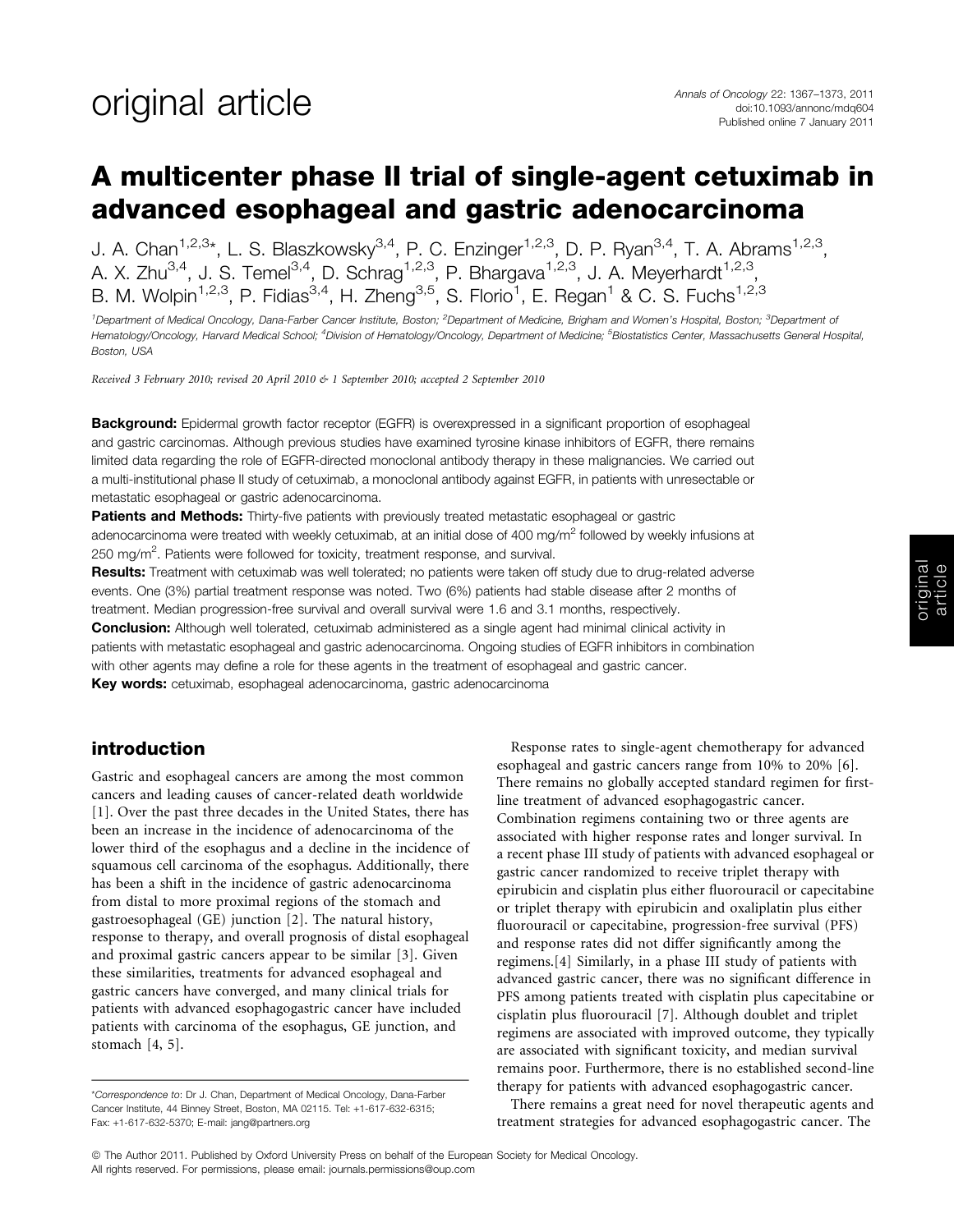# original article Annals of Oncology

epidermal growth factor receptor (EGFR) is a member of the ErbB receptor tyrosine kinase family and plays an important role in cell cycle progression, angiogenesis, metastasis, and protection from apoptosis [8]. Preclinical and clinical studies have demonstrated increased EGFR expression in both esophageal and gastric carcinomas. Overexpression of EGFR has been associated with poor clinical outcomes in patients with esophageal and gastric adenocarcinomas [9–11]. Modest activity has been observed when the small-molecule tyrosine kinase inhibitors (TKIs) of EGFR, erlotinib and gefitinib, have been studied in patients with advanced esophageal and gastric cancers [12–15]. Additionally, inactivation of EGFR through use of a monoclonal antibody in preclinical models has resulted in inhibition of tumor growth [16, 17]. Several phase II trials have examined the activity of cetuximab, a monoclonal antibody to EGFR, in combination with cytotoxic chemotherapy in patients with advanced gastric or GE junction cancer [18–21]. However, there remains limited data regarding the role of cetuximab as a single agent in this disease. To evaluate whether inhibition of EGFR through use of a monoclonal antibody is safe and effective in patients with esophagogastric cancer, we initiated a multi-institutional phase II study of cetuximab in patients with advanced esophageal or gastric adenocarcinoma who had experienced treatment failure after one to two prior chemotherapy regimens.

### patients and methods

#### patient population

The study population consisted of patients with histologically confirmed unresectable or metastatic esophageal or gastric adenocarcinoma who had experienced treatment failure with one to two prior chemotherapy regimens. Tumors with squamous cell differentiation, including those with a mixture of squamous and adenomatous differentiation, were excluded. Tumor expression of EGFR was not required. Participating centers included Beth Israel Deaconess Medical Center, Brigham and Women's Hospital, Dana-Farber Cancer Institute, and Massachusetts General Hospital (all in Boston, MA).

Patients were further required to have measurable disease (by RECIST), Eastern Cooperative Oncology Group (ECOG) performance status of two or better, life expectancy of at least 12 weeks, adequate renal function (serum creatinine £1.5 mg/dl), adequate hepatic function (serum bilirubin  $\leq$ 2.0 mg/dl; aspartate aminotransferase/alanine aminotransferase  $\leq$ 2.5 times upper limit of normal (ULN), or  $\leq$ 5 times ULN if there was evidence of liver metastases), and adequate bone marrow function (absolute neutrophil count  $\geq$ 1000 µl; platelets  $\geq$ 75 000 µl). If the marker lesion was previously irradiated, evidence of progression after radiation was required. Patients were excluded if they had another malignancy (other than nonmelanoma skin cancer or in situ cervical carcinoma), uncontrolled central nervous system metastases or carcinomatous meningitis, uncontrolled concomitant medical illnesses (e.g. uncontrolled hypertension, unstable angina, congestive heart failure, myocardial infarction <6 months before registration, serious uncontrolled cardiac arrhythmia), or any of the following within 2 weeks of enrollment: major or minor surgery, radiotherapy, or systemic anticancer treatment. Patients may not have received prior cetuximab or other therapy targeting the EGFR pathway and must not have experienced a prior severe infusion reaction to a monoclonal antibody. Patients who were pregnant or lactating were excluded from study entry. All patients provided signed informed consent as required by the institutional review boards of their respective institutions.

#### treatment program

Cetuximab was administered on an outpatient basis. Patients received cetuximab at an initial dose of 400 mg/m<sup>2</sup> administered i.v. over 120 min, followed by weekly infusions at 250 mg/m<sup>2</sup> administered i.v. over 60 min. Four weeks of therapy was considered to be one cycle of treatment. All patients were premedicated with diphenhydramine hydrochloride 50 mg (or an equivalent antihistamine) by i.v. given 30–60 min before the first dose of cetuximab. Premedication was administered before subsequent doses, but at the investigator's discretion, the dose of diphenhydramine (or a similar agent) could be reduced. Toxicity was graded using the NCI Common Terminology Criteria for Adverse Events (CTCAE) version 3. Grade 3 or 4 hypersensitivity reactions required cetuximab discontinuation; for grade 1 or 2 hypersensitivity reactions, the infusion was slowed to one half of the initial rate. If a patient experienced grade 3 skin toxicity, the next dose of cetuximab was delayed for up to 2 consecutive weeks with no change in dose level. If the skin toxicity resolved to grade 2 or less within 2 weeks, treatment resumed. Dose reduction of cetuximab was required for a second or third occurrence of grade 3 skin toxicity. Other toxic effects warranting cetuximab dose reduction included grade 3 or 4 neutropenia, thrombocytopenia, neutropenic fever, diarrhea, nausea, or vomiting.

On-study evaluations included toxicity assessments and measurement of peripheral blood counts and a full chemistry panel every other week. Patients were evaluated with computed tomography every 8 weeks; response and progression were evaluated using RECIST by independent radiological review.

#### statistical methods

The primary objective of this study was to determine the response rate of cetuximab in patients with previously treated unresectable or metastatic gastric or esophageal adenocarcinoma. Secondary objectives included assessment of PFS and overall survival (OS), as well as characterization of toxic effects.

Responses were determined by RECIST criteria with an intention-to-treat analysis. PFS was defined as the time between study enrollment and progression of disease or death while on protocol. In the analysis of PFS, patients who withdrew from the study for reasons other than progression or death were censored at the time of discontinuation of study therapy. OS was defined as the time between study enrollment and death. Both PFS and OS were estimated by the Kaplan–Meier method.

Power calculations were based on a phase II two-stage design. The proposed regimen was to be considered worthy for further investigation if a true response rate was  $\geq$ 15% and not worthy if it was  $\leq$ 5%. A total of 35 eligible patients (defined as receiving at least one dose of therapy) were entered into the study in a two-stage design. Twenty patients were entered in the first stage; one response was required to enroll an additional 15 patients in the second stage of the study. The probability of concluding the regimen effective after accruing 35 patients was 78% if the true response rate was 15% and 9% if it was 5%.

### results

#### patient characteristics

Between September 2005 and November 2008, 43 patients were screened for study entry. Six patients were ineligible for participation and two withdrew from the study before receiving therapy and were excluded from analysis. The remaining 35 patients received at least 1 week of study drug and are included in our toxicity and efficacy analyses. Baseline characteristics of this patient population are listed in Table 1. The median age of the patient population was 61 years, and 89% were male. As anticipated among patients with metastatic esophageal and gastric cancers, most patients were symptomatic from their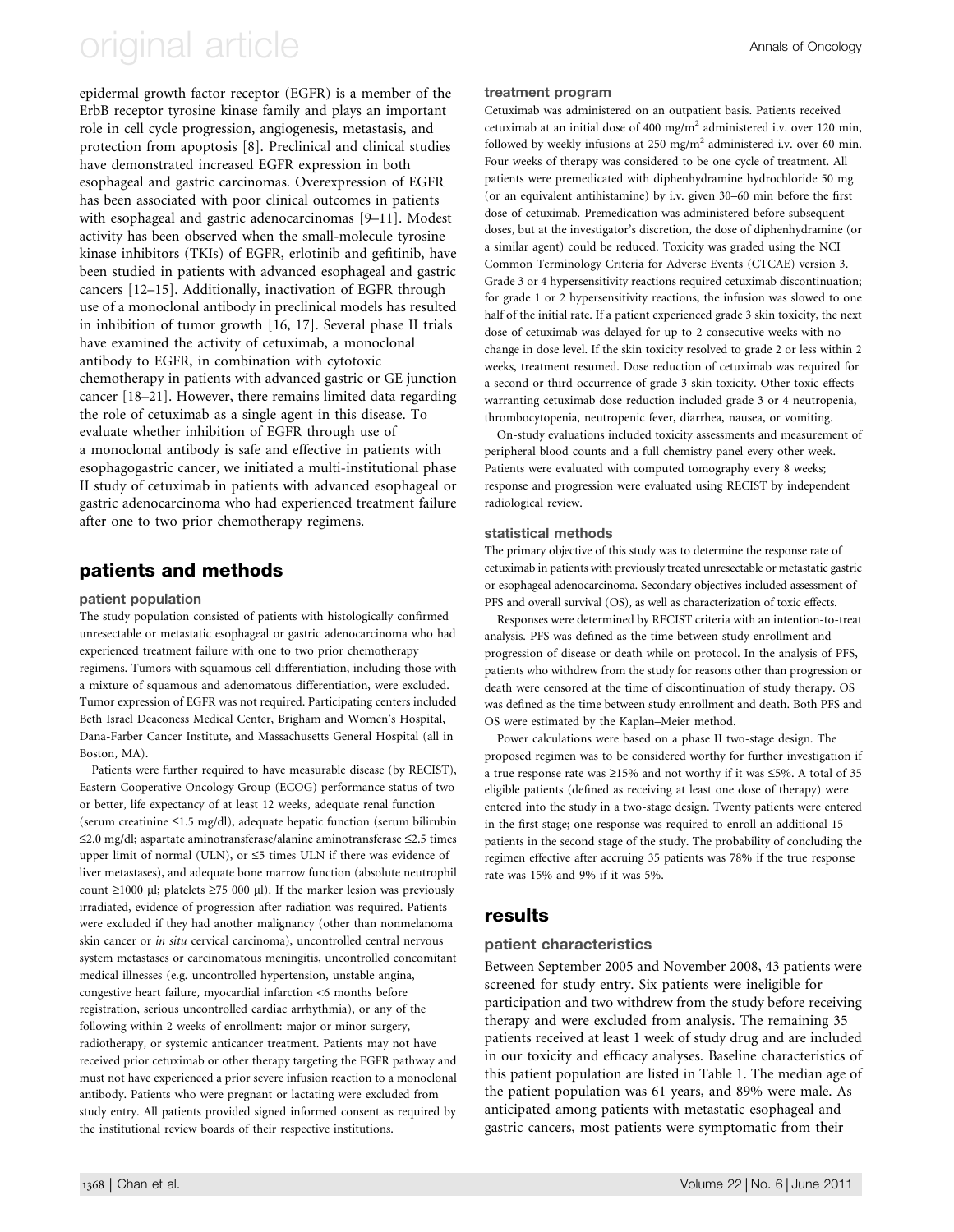disease. At study baseline, the majority of patients (83%) had an ECOG performance status of zero or one, whereas 17% had a performance status of two. All patients had metastatic disease at study entry. The majority of patients (86%) had visceral, bone, or peritoneal metastases; in five patients (14%), metastatic disease was limited to abdominal lymph nodes. Most patients (71%) had two or more sites of metastatic disease. Twenty-six patients (74%) had received two prior lines of therapy, and 9 patients (26%) had received only one prior therapy. Patients received a median of 6 weeks of treatment with cetuximab (range 1–23). Three patients received treatment for <4 weeks due to decline in performance status and suspected continued progression of disease.

**Table 1.** Baseline patient characteristics  $(N = 35)$ 

| Characteristic                             | $\boldsymbol{n}$         | $\frac{0}{0}$ |
|--------------------------------------------|--------------------------|---------------|
| Age (years)                                |                          |               |
| Median                                     | 61                       |               |
| Range                                      | $42 - 81$                |               |
| Gender                                     |                          |               |
| Female                                     | $\overline{4}$           | 11            |
| Male                                       | 31                       | 89            |
| ECOG performance status                    |                          |               |
| $\overline{0}$                             | 6                        | 17            |
| 1                                          | 23                       | 66            |
| $\overline{c}$                             | 6                        | 17            |
| Location of primary tumor                  |                          |               |
| Esophageal                                 | 12                       | 34            |
| GE junction                                | 8                        | 23            |
| Gastric                                    | 15                       | 43            |
| Location of metastases <sup>a</sup>        |                          |               |
| Lymph nodes                                | 24                       | 69            |
| Liver                                      | 20                       | 57            |
| Bone                                       | 9                        | 26            |
| Lung                                       | 7                        | 20            |
| Peritoneum                                 | 8                        | 23            |
| No. of prior chemotherapy regimens         |                          |               |
| 1                                          | 9                        | 26            |
| $\overline{c}$                             | 26                       | 74            |
| Prior treatment                            |                          |               |
| Cisplatin/irinotecan                       | 14                       | 40            |
| 5-fluorouracil/leuocovorin/oxaliplatin     | 6                        | 17            |
| Docetaxel/cisplatin/irinotecan/bevacizumab | 6                        | 17            |
| Docetaxel/cisplatin/irinotecan             | 4                        | 11            |
| Epirubicin/cisplatin/fluorouracil          | $\overline{\mathcal{A}}$ | 11            |
| Docetaxel/bevacizumab                      | 4                        | 11            |
| Docetaxel                                  | 3                        | 9             |
| Other <sup>b</sup>                         |                          |               |

<sup>a</sup>Does not sum to 100%, as patients may have metastases to more than one location.

<sup>b</sup>Other prior chemotherapy regimens include the following: epirubicincisplatin–capecitabine (1), epirubicin–oxaliplatin–capecitabine (2), cisplatin–docetaxel (1), cisplatin–5-fluorouracil (1), capecitabine– oxaliplatin (2), cisplatin–irinotecan–capecitabine (2), irinotecan (1), 5-fluorouracil–leucovorin–irinotecan (1), capecitabine (1), capecitabine– docetaxel (1), carboplatin–paclitaxel (1), XL880 (1), cyclophosphamide– methotrexate–celecoxib (1).

ECOG, Eastern Cooperative Oncology Group; GE, gastroesophageal.

# Annals of Oncology **Annals of Oncology** original article

#### toxicity

Treatment-related adverse events are listed in Table 2. Overall, treatment with cetuximab was well tolerated. Across all grades of toxicity, the most commonly reported adverse events of all grades were acne-like rash (77%), fatigue (63%), anemia (49%), hypomagnesemia (40%), anorexia (40%), and nausea (40%). Grade 3 toxicity was uncommon, and no grade 4 adverse events were noted. Fatigue was the most common grade 3 treatment-related toxicity, observed in 6% of patients. No patients required dose reduction of cetuximab for treatmentrelated toxicity. One patient experienced a delay in treatment

Table 2. Treatment-related toxicity

| Toxicity               | Maximum toxicity grade  |                         |                          |               |                          |      |                          |                |  |
|------------------------|-------------------------|-------------------------|--------------------------|---------------|--------------------------|------|--------------------------|----------------|--|
|                        | $\mathbf{1}$            |                         | $\overline{c}$           |               | $\overline{\mathbf{3}}$  |      |                          | $\overline{4}$ |  |
|                        | $\boldsymbol{n}$        | $\%$                    | n                        | $\frac{0}{0}$ | $\overline{n}$           | $\%$ | $\overline{n}$           | $\%$           |  |
| Hematologic            |                         |                         |                          |               |                          |      |                          |                |  |
| Hemoglobin             | 9                       | 26                      | 7                        | 20            | $\mathbf{1}$             | 3    |                          |                |  |
| Leukocytes             | $\overline{4}$          | 11                      |                          |               |                          |      |                          |                |  |
| Lymphocytes            | 3                       | 9                       | $\overline{4}$           | 11            | $\mathbf{1}$             | 3    |                          |                |  |
| Platelets              | $\mathbf{1}$            | $\overline{\mathbf{3}}$ |                          |               |                          |      |                          |                |  |
| Biochemical parameters |                         |                         |                          |               |                          |      |                          |                |  |
| Hypomagnesemia         | 14                      | 40                      |                          |               |                          |      |                          |                |  |
| Hyperglycemia          | 5                       | 14                      | 3                        | 9             |                          |      |                          |                |  |
| Aspartate              | $\overline{4}$          | 11                      | $\mathbf{1}$             | 3             |                          |      |                          |                |  |
| aminotransferase       |                         |                         |                          |               |                          |      |                          |                |  |
| Alanine                | $\overline{\mathbf{3}}$ | 9                       | $\mathbf{1}$             | 3             |                          |      |                          |                |  |
| aminotransferase       |                         |                         |                          |               |                          |      |                          |                |  |
| Alkaline phosphatase   | $\overline{2}$          | 6                       | 3                        | 9             |                          |      |                          |                |  |
| Hyponatremia           | $\overline{4}$          | 11                      |                          |               |                          |      |                          |                |  |
| Hypokalemia            | $\mathbf{1}$            | 3                       |                          |               |                          |      |                          |                |  |
| Hypoalbuminemia        | $\overline{2}$          | 6                       | $\overline{2}$           | 6             |                          |      |                          |                |  |
| Bilirubin              |                         |                         | $\mathbf{1}$             | 3             |                          |      |                          |                |  |
| Other toxic effects    |                         |                         |                          |               |                          |      |                          |                |  |
| Abdominal pain         | $\overline{4}$          | 11                      | $\overline{2}$           | 6             |                          |      |                          |                |  |
| Chest pain             | $\mathbf{1}$            | 3                       | $\mathbf{1}$             | 3             |                          |      |                          |                |  |
| Hypersensitivity       | $\mathbf{1}$            | 3                       |                          |               |                          |      |                          |                |  |
| reaction               |                         |                         |                          |               |                          |      |                          |                |  |
| Alopecia               | $\overline{4}$          | 11                      | $\mathbf{1}$             | 3             |                          |      |                          |                |  |
| Anorexia               | 6                       | 17                      | 8                        | 23            |                          |      |                          |                |  |
| Constipation           | 5                       | 14                      | $\overline{4}$           | 11            |                          |      |                          |                |  |
| Cough                  |                         |                         | $\overline{2}$           | 6             |                          |      |                          |                |  |
| Dehydration            |                         |                         | $\overline{4}$           | 11            |                          |      |                          |                |  |
| Diarrhea               | 5                       | 14                      | $\overline{2}$           | 6             |                          |      |                          |                |  |
| Dry skin               | 5                       | 14                      | $\mathbf{1}$             | 3             |                          |      |                          |                |  |
| Dyspnea                | $\overline{c}$          | 6                       | $\overline{\phantom{0}}$ |               |                          |      |                          |                |  |
| Fatigue                | 7                       | 20                      | 13                       | 37            | $\overline{2}$           | 6    |                          |                |  |
| Fever                  | 6                       | 17                      | $\overline{a}$           |               |                          |      |                          |                |  |
| Headache               | $\overline{2}$          | 6                       | $\overline{2}$           | 6             | $\mathbf{1}$             | 3    |                          |                |  |
| Mucositis              | $\overline{4}$          | 11                      |                          |               |                          |      |                          |                |  |
| Nail changes           | $\overline{2}$          | 6                       | $\overline{\phantom{0}}$ |               |                          |      |                          |                |  |
| Nausea                 | 10                      | 29                      | $\overline{2}$           | 6             | $\mathbf{1}$             | 3    |                          |                |  |
| Sensory neuropathy     | $\mathbf{1}$            | 3                       | $\mathbf{1}$             | 3             | $\overline{\phantom{0}}$ |      |                          |                |  |
| Acneiform rash         | 16                      | 46                      | 10                       | 29            | 1                        | 3    |                          |                |  |
| Vomiting               | 5                       | 14                      | 3                        | 9             |                          |      |                          |                |  |
| Weight loss            | $\overline{4}$          | 11                      | $\overline{\phantom{0}}$ |               |                          |      |                          |                |  |
| Rigors/chills          | $\mathbf 1$             | 3                       | $\mathbf{1}$             | 3             |                          |      |                          |                |  |
| Pruritis/itching       | $\mathbf{1}$            | $\overline{\mathbf{3}}$ |                          |               | $\mathbf{1}$             | 3    | $\overline{\phantom{0}}$ |                |  |
|                        |                         |                         |                          |               |                          |      |                          |                |  |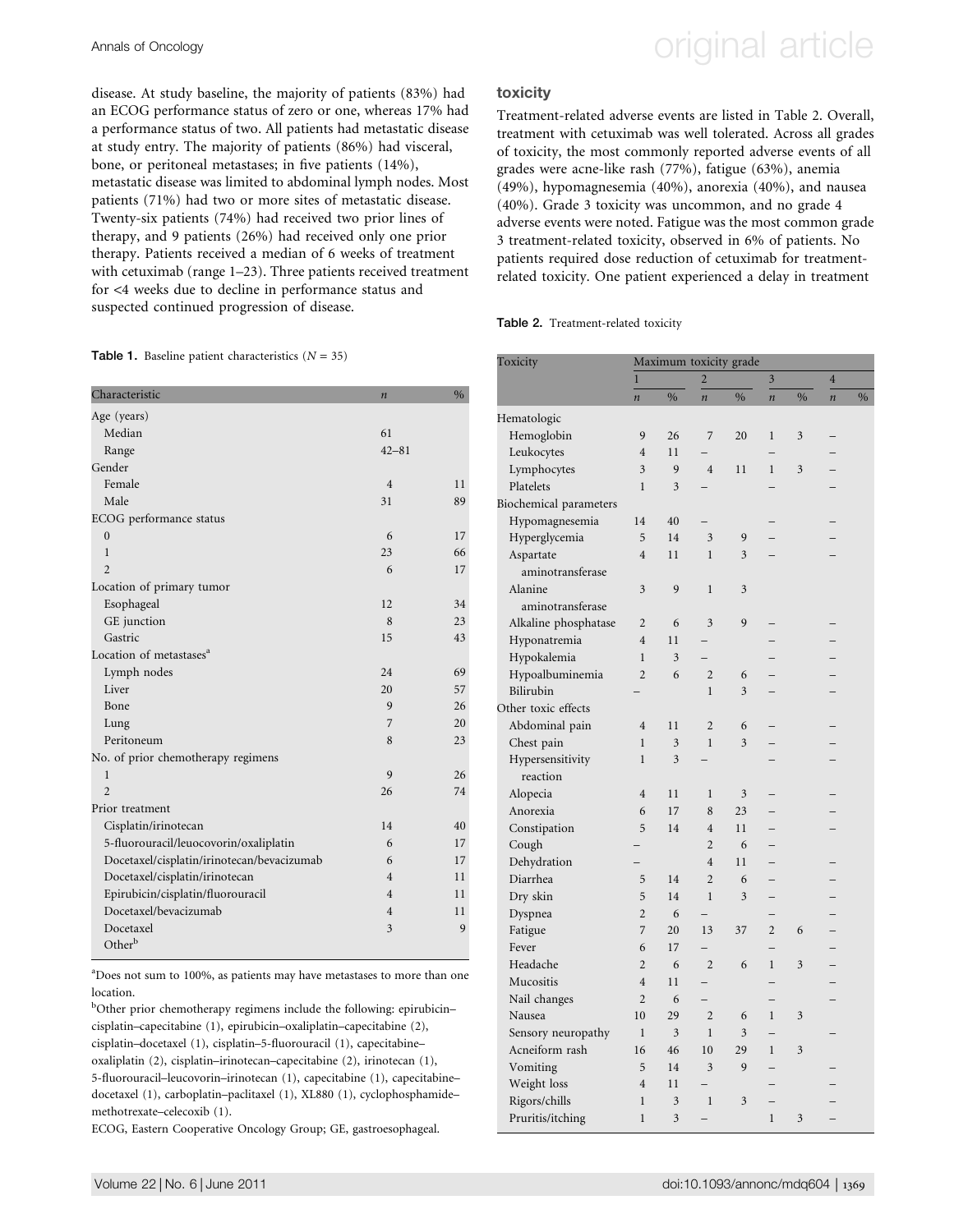due to grade 3 acneiform skin rash but was able to continue treatment without dose modification.

#### treatment efficacy

The majority of patients (77%) discontinued treatment due to progressive disease documented by imaging studies carried out at or before the 2-month evaluation (Table 3).

Four patients (11%) discontinued therapy due to clinical deterioration or clinical progression of disease. One patient (3%) died due to complications from his disease while receiving treatment and one patient (3%) withdrew consent for treatment on protocol.

Treatment response was assessable in 30 of the 35 total enrolled patients (Table 4). One patient (3%) experienced a confirmed partial response by RECIST criteria. This response occurred in a patient with a primary GE junction tumor receiving third-line treatment. The patient subsequently withdrew consent for participation after 4 months of treatment due to logistical concerns related to travel required for treatment. Two patients (6%) had stable disease at the 2-month follow-up imaging. Of these two patients with stable disease, one with a primary GE junction tumor had received two prior chemotherapy regimens and experienced stable disease for 4 months, and the second patient with a primary gastric tumor had received one prior regimen and experienced stable disease for 6 months.

Best overall percentage change in target lesion measurement from baseline was available for 30 patients (Figure 1). Two patients (6%) had evidence of material tumor regression (46% and 19% reduction from baseline, respectively). Among all 35 patients, the median PFS time was 1.6 months. To date, 32

#### Table 3. Reason for treatment discontinuation

| Reason off study             | Patients         |        |  |  |
|------------------------------|------------------|--------|--|--|
|                              | $\boldsymbol{n}$ | $\%^a$ |  |  |
| Disease progression          | 29               | 83     |  |  |
| $\leq$ 2 months of treatment | 27               | 77     |  |  |
| >2 months of treatment       | 2                | 6      |  |  |
| Clinical deterioration       | 4                | 11     |  |  |
| Death                        |                  | 3      |  |  |
| Patient withdrew consent     |                  | 3      |  |  |

<sup>a</sup>Figures do not sum to 100% due to rounding.

Table 4. Tumor response among patients receiving cetuximab

| Disease response             | $\boldsymbol{n}$ | $\frac{0}{0}$ |
|------------------------------|------------------|---------------|
| Complete or partial response |                  |               |
| Stable disease, months       |                  |               |
| >2                           |                  |               |
| >4                           |                  |               |
| Progressive disease          | 27               |               |
| Not assessable <sup>a</sup>  |                  |               |

<sup>a</sup>Four patients experienced clinical deterioration before the first restaging computed tomography (CT) scan. One patient died due to complications related to his disease before the first restaging CT scan.

patients (91%) have died, and median OS time for the entire study population was 3.1 months.

#### discussion

Identifying new, more effective agents for advanced gastric and esophageal cancers remains a critical challenge. We therefore evaluated the safety and efficacy of single-agent cetuximab among patients with previously treated gastric and esophageal adenocarcinomas. Among the 35 patients in the current study, cetuximab proved to be well tolerated. As anticipated, 77% of patients experienced acneiform skin rash, although few grade 3 or higher toxic effects were reported. The incidence of grade 3 or higher skin rash that we observed (3%) was lower compared with what has been observed in phase II studies of cetuximab in combination with chemotherapy in patients with advanced gastric cancer (17%–24%) [18–21]. However, the incidence of skin rash of any grade that we observed was similar. This may possibly reflect synergy and increased skin toxicity with cetuximab in combination with chemotherapy. Alternatively, precise grading of the severity of skin rash can be somewhat subjective such that distinction between grades 2 and 3 may be blurred. We do not have evidence to suggest that dosing influenced the incidence of grade 3 skin rash that we observed. In studies using single-agent cetuximab for metastatic colorectal cancer at the same doses used in our study, grade 3 skin rash was observed in 5.2% and 11.8% of patients [22, 23].

Although we did not formally assess pharmacodynamic end points, the presence of rash in the majority of patients suggests a biological effect of the drug on its intended target. Nonetheless, cetuximab as a single agent failed to demonstrate meaningful clinical activity in this patient population, with only one (3%) objective treatment response. Among all patients, median PFS and OS were 1.6 and 3.1 months, respectively. Recent clinical trials examining various cytotoxic chemotherapy regimens in previously treated patients have demonstrated response rates in the range of 10%–20%, with a PFS of 2–4 months [24, 25].



Figure 1. Best overall percentage change from baseline target lesion measurement by RECIST guidelines.

Note: Three patients had progressive disease as a result of the development of new lesions, rather than growth of the target lesions by 20%. Three additional patients (noted by \*) also had progressive disease as a result of the development of new lesions; growth of previously noted lesions in these patients was difficult to quantify.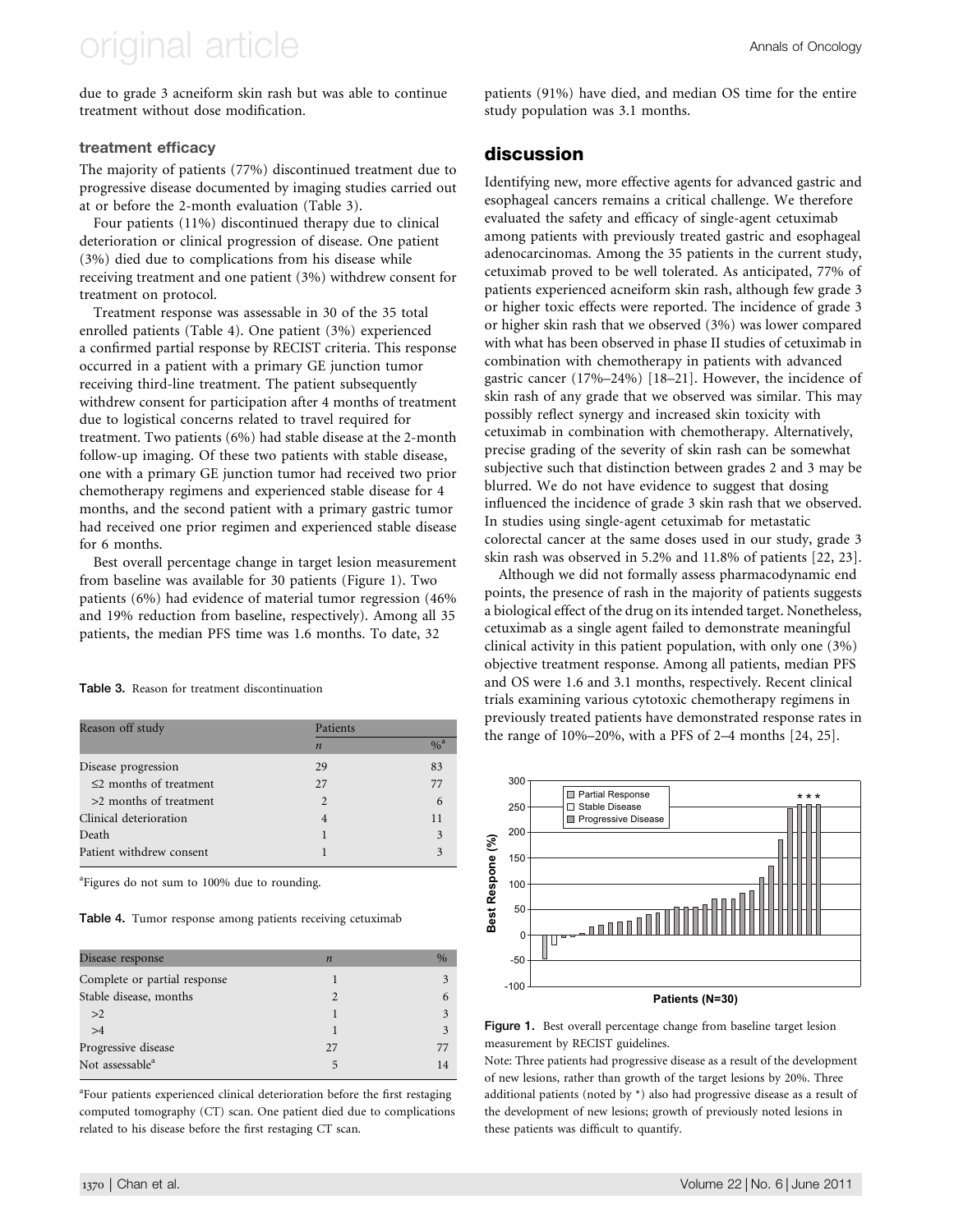Annals of Oncology **Annals of Oncology** original article

Our results are consistent with a report in abstract form of a phase II study of cetuximab in patients with metastatic esophageal adenocarcinoma conducted by the Southwest Oncology Group [26]. In their preliminary analysis of 55 assessable patients treated with cetuximab as second-line therapy, there was one confirmed partial response (2%). Median PFS was 1.8 months; the trial did not meet its primary objective of 40% PFS at 6 months.

The EGFR signal transduction pathway plays an important role in cell cycle progression, angiogenesis, metastasis, and resistance against apoptosis [8, 27]. EGFR is overexpressed in a significant proportion of esophageal and gastric cancers and is associated with poor clinical outcomes [9–11]. In a preclinical model, inactivation of EGFR with the monoclonal antibody MoAb 528 inhibited the growth of cultured human gastric cancer [17]. In another study, treatment of a human gastric carcinoma cell line with cetuximab inhibited formation of EGFR–EGFR homodimers and EGFR–human epidermal growth factor receptor 2 heterodimers and also inhibited downstream signaling molecules [28]. The growth of tumors derived from this cell line in athymic mice was also significantly inhibited by cetuximab compared with control groups. In a phase I trial with ABX-EGF, a high-affinity, fully human monoclonal antibody against EGFR, one of three patients with esophageal cancer had stable disease for 7 months [29]. These preclinical and early clinical studies suggest potential activity and provide rationale to examine inhibitors of EGFR in patients with esophageal and gastric cancers.

Therapeutic interventions to inhibit EGFR principally have involved either monoclonal antibodies, including cetuximab, that bind to the extracellular domain of the receptor, thereby preventing its activation, or low-molecular weight TKIs, such as gefitinib and erlotinib, that inhibit ATP binding within the tyrosine kinase domain of the receptor, thereby inhibiting EGFR autophosphorylation and signal transduction. Although there have been limited data on the role of EGFR monoclonal antibodies in advanced GE cancers, several studies have examined EGFR-directed TKIs in this patient population (Table 5). In a phase II trial of erlotinib in previously untreated GE junction and gastric adenocarcinomas, a response rate of

12% was observed [12]. All responses occurred in patients with GE junction tumors, suggesting possible regional differences in sensitivity to EGFR blockade. In phase II trials assessing singleagent gefitinib, response rates of 11% and 3% were reported in patients with advanced esophageal cancer and 1% in patients with metastatic gastric adenocarcinoma [13, 14, 31].

Several phase II trials have examined the activity of cetuximab in combination with cytotoxic chemotherapy including 5-fluorouracil (FU), leucovorin, irinotecan (FOLFIRI), 5-FU, leucovorin, oxaliplatin (FUFOX, FOLFOX), and docetaxel plus cisplatin in untreated patients with advanced gastric or GE junction cancer [18–21]. Objective response rates have varied from 40% to 65%. Compared with the historical response of the various chemotherapy regimens alone, the addition of cetuximab appears to increase response rates.

Conflicting data exist regarding the correlation between EGFR expression and response to EGFR-directed therapy in patients with esophageal and gastric cancers. In two studies of patients with gastric cancer treated with cetuximab-based chemotherapy, no association was found between EGFR expression and treatment response [19, 21]. However, a third reported that EGFR expression was an independent predictor of longer time to progression and that outcome was improved for patients with EGFR expression and low serum ligand levels of EGF and transforming growth factor- $\alpha$  [18]. Among patients treated with TKIs of EGFR, no correlation between EGFR expression and outcome was observed in patients with GE junction and gastric adenocarcinoma treated with erlotinib or in patients with esophageal adenocarcinoma treated with gefitinib [12, 13]. In contrast, in another study, disease control rate was significantly higher for patients with high-EGFRexpressing esophageal cancers treated with gefitinib [14].

Somatic mutations involving the EGFR tyrosine kinase domain have been associated with tumor response to gefitinib in patients with non-small-cell lung cancer, and increased EGFR gene copy number has also been identified as a possible predictor for TKI sensitivity in non-small-cell lung cancer [32, 33]. However, the specific EGFR mutations described in lung cancer are uncommon in esophagogastric cancer. In a phase II study of patients with gastric and GE junction

|  |  |  |  |  |  |  | Table 5. Phase II studies of single-agent EGFR TKIs for advanced esophagogastric cancer |
|--|--|--|--|--|--|--|-----------------------------------------------------------------------------------------|
|--|--|--|--|--|--|--|-----------------------------------------------------------------------------------------|

|                       | Agent     | $\boldsymbol{n}$ | Tumor site | Tumor pathology                               | No. of prior<br>chemotherapy<br>regimens | Response<br>rate $(\% )$ | Stable<br>disease $(% )$ | <b>PFS</b><br>(months) | <b>OS</b><br>(months) |
|-----------------------|-----------|------------------|------------|-----------------------------------------------|------------------------------------------|--------------------------|--------------------------|------------------------|-----------------------|
| Tew et al. $[30]$     | Erlotinib | 20               | Esophageal | Adenocarcinoma,<br>squamous cell<br>carcinoma |                                          | 15                       | 40                       | <b>NR</b>              | <b>NR</b>             |
| Dragovich et al. [12] | Erlotinib | 25               | Gastric    | Adenocarcinoma                                | $\mathbf{0}$                             | $\mathbf{0}$             | $\overline{4}$           | 1.6                    | 3.5                   |
|                       |           | 43               | <b>GEI</b> | Adenocarcinoma                                | $\mathbf{0}$                             | 12                       | 12                       | $\overline{2}$         | 6.7                   |
| Doi et al. [31]       | Gefitinib | 75               | Gastric    | Adenocarcinoma                                | $1 - 2$                                  |                          | 16                       | <b>NR</b>              | <b>NR</b>             |
| Ferry et al. [13]     | Gefitinib | 27               | Esophageal | Adenocarcinoma                                | $0 - 1$                                  | 11                       | 26                       | 1.9                    | 4.5                   |
| Janmaat et al. [14]   | Gefitinib | 36               | Esophageal | Adenocarcinoma,<br>squamous cell<br>carcinoma | $1 - 2$                                  | 3                        | 28                       | 59 days                | 164 days              |

EGFR, epidermal growth factor receptor; GEJ, gastroesophageal junction; NR, not reported; PFS, progression-free survival; OS, overall survival; TKI, tyrosine kinase inhibitor.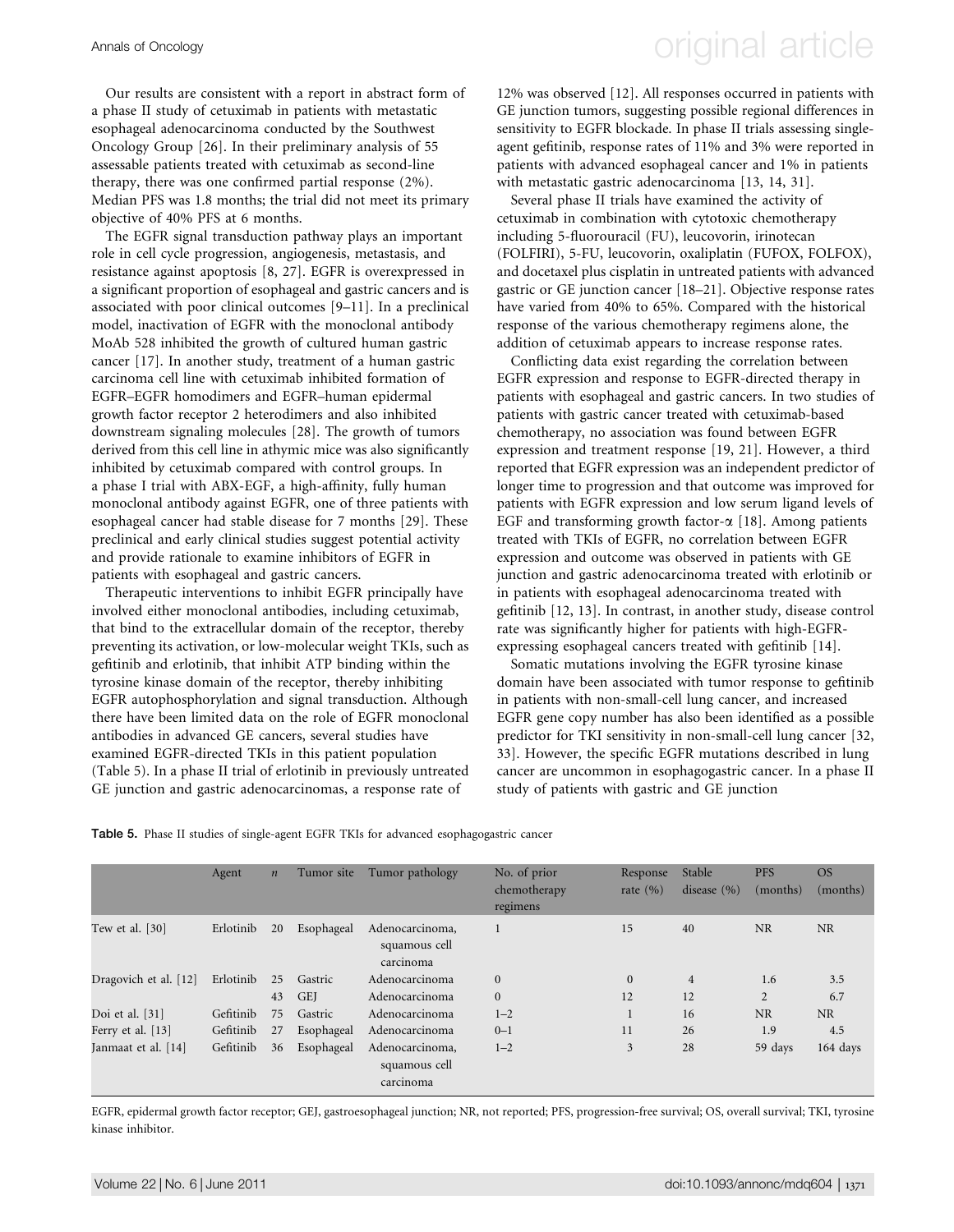# original article Annals of Oncology

adenocarcinomas treated with erlotinib, no somatic mutations involving exons 18, 19, or 21 were detected [12]. Similarly, EGFR mutations were not identified in a cohort of patients with esophageal cancer receiving gefitinib [14]. Although it is possible that esophageal and gastric cancers contain mutations in unexamined regions of the EGFR gene, mutations associated with response to TKIs of EGFR in lung cancer appear absent in esophageal and gastric cancers.

In patients with metastatic colorectal cancer, the presence of mutations in K-ras has been associated with resistance to anti-EGFR therapy. K-ras mutations occur in  $\sim$ 40% of patients with colorectal cancer but are rare in patients with esophagogastric cancer and therefore unlikely to explain resistance to cetuximab observed in this study [14, 18, 34]. The low response rate to cetuximab (3%) in this study regrettably rendered efforts to pursue correlative studies characterizing the molecular differences between responders and nonresponders largely untenable.

Several limitations of our study deserve comment. First, our study included patients who had received one to two lines of prior chemotherapy. As expected, we observed a high percentage of patients with advanced disease and who had received more than one prior treatment regimen. It is possible that better disease control would have been achieved with cetuximab in a population of chemotherapy-naive patients. However, among patients treated with TKIs of EGFR, similar objective response rates were observed regardless of whether patients received treatment as first-line therapy or a subsequent line of therapy (Table 5). Moreover, in studies of patients with advanced colorectal cancer, a clear benefit for EGFR-directed monoclonal antibody therapy is apparent in heavily pretreated patient populations [23, 35]. Finally, although we included patients with one to two prior regimens, we excluded patients with an impaired performance status or those with impaired biochemical or hematologic function. Second, consistent with other studies of advanced esophagogastric cancer, our study included patients with esophageal, gastric, and GE junction adenocarcinomas [4, 5]. Although there may be heterogeneity in biology according to primary site of disease, the low response rates across all sites of tumor origin in our study suggest that a substantial benefit for single-agent cetuximab for any particular site of origin is unlikely.

In conclusion, cetuximab administered as a single agent has minimal clinical activity in patients with unresectable or metastatic esophageal or gastric adenocarcinoma. Trials examining cetuximab in combination with cytotoxic chemotherapy are ongoing and may provide further information about the role of anti-EGFR therapy in the treatment of patients with advanced esophageal and gastric adenocarcinomas.

### funding

Bristol-Myers Squibb provided cetuximab and clinical trial funding support.

### disclosure

TAA, LSB, and PCE have received honoraria from Imclone and Bristol Myers Squibb. CSF has served in a consultant or an advisory role for Bristol Myers Squibb and Imclone.

#### references

- 1. Kamangar F, Dores GM, Anderson WF. Patterns of cancer incidence, mortality, and prevalence across five continents: defining priorities to reduce cancer disparities in different geographic regions of the world. J Clin Oncol 2006; 24: 2137–2150.
- 2. Blot WJ, Devesa SS, Kneller RW, Fraumeni JF Jr. Rising incidence of adenocarcinoma of the esophagus and gastric cardia. JAMA 1991; 265: 1287–1289.
- 3. Wijnhoven BP, Siersema PD, Hop WC et al. Adenocarcinomas of the distal oesophagus and gastric cardia are one clinical entity. Rotterdam Oesophageal Tumour Study Group. Br J Surg 1999; 86: 529–535.
- 4. Cunningham D, Starling N, Rao S et al. Capecitabine and oxaliplatin for advanced esophagogastric cancer. N Engl J Med 2008; 358: 36–46.
- 5. Webb A, Cunningham D, Scarffe JH et al. Randomized trial comparing epirubicin, cisplatin, and fluorouracil versus fluorouracil, doxorubicin, and methotrexate in advanced esophagogastric cancer. J Clin Oncol 1997; 15: 261–267.
- 6. Shah MA, Schwartz GK. Treatment of metastatic esophagus and gastric cancer. Semin Oncol 2004; 31: 574–587.
- 7. Kang YK, Kang WK, Shin DB et al. Capecitabine/cisplatin versus 5-fluorouracil/ cisplatin as first-line therapy in patients with advanced gastric cancer: a randomised phase III noninferiority trial. Ann Oncol 2009; 20: 666–673.
- 8. El-Rayes BF, LoRusso PM. Targeting the epidermal growth factor receptor. Br J Cancer 2004; 91: 418–424.
- 9. Takehana T, Kunitomo K, Suzuki S et al. Expression of epidermal growth factor receptor in gastric carcinomas. Clin Gastroenterol Hepatol 2003; 1: 438–445.
- 10. Tokunaga A, Onda M, Okuda T et al. Clinical significance of epidermal growth factor (EGF), EGF receptor, and c-erbB-2 in human gastric cancer. Cancer 1995; 75: 1418–1425.
- 11. Yacoub L, Goldman H, Odze RD. Transforming growth factor-alpha, epidermal growth factor receptor, and MiB-1 expression in Barrett's-associated neoplasia: correlation with prognosis. Mod Pathol 1997; 10: 105–112.
- 12. Dragovich T, McCoy S, Fenoglio-Preiser CM et al. Phase II trial of erlotinib in gastroesophageal junction and gastric adenocarcinomas: SWOG 0127. J Clin Oncol 2006; 24: 4922–4927.
- 13. Ferry DR, Anderson M, Beddard K et al. A phase II study of gefitinib monotherapy in advanced esophageal adenocarcinoma: evidence of gene expression, cellular, and clinical response. Clin Cancer Res 2007; 13: 5869–5875.
- 14. Janmaat ML, Gallegos-Ruiz MI, Rodriguez JA et al. Predictive factors for outcome in a phase II study of gefitinib in second-line treatment of advanced esophageal cancer patients. J Clin Oncol 2006; 24: 1612–1619.
- 15. Rojo F, Tabernero J, Albanell J et al. Pharmacodynamic studies of gefitinib in tumor biopsy specimens from patients with advanced gastric carcinoma. J Clin Oncol 2006; 24: 4309–4316.
- 16. Jung YD, Mansfield PF, Akagi M et al. Effects of combination anti-vascular endothelial growth factor receptor and anti-epidermal growth factor receptor therapies on the growth of gastric cancer in a nude mouse model. Eur J Cancer 2002; 38: 1133–1140.
- 17. Teramoto T, Onda M, Tokunaga A, Asano G. Inhibitory effect of anti-epidermal growth factor receptor antibody on a human gastric cancer. Cancer 1996; 77: 1639–1645.
- 18. Han SW, Oh DY, Im SA et al. Phase II study and biomarker analysis of cetuximab combined with modified FOLFOX6 in advanced gastric cancer. Br J Cancer 2009; 100: 298–304.
- 19. Lordick F, Luber B, Lorenzen S et al. Cetuximab plus oxaliplatin/leucovorin/5 fluorouracil in first-line metastatic gastric cancer: a phase II study of the Arbeitsgemeinschaft Internistische Onkologie (AIO). Br J Cancer 2010; 102: 500–505.
- 20. Pinto C, Di Fabio F, Barone C et al. Phase II study of cetuximab in combination with cisplatin and docetaxel in patients with untreated advanced gastric or gastro-oesophageal junction adenocarcinoma (DOCETUX study). Br J Cancer 2009; 101: 1261–1268.
- 21. Pinto C, Di Fabio F, Siena S et al. Phase II study of cetuximab in combination with FOLFIRI in patients with untreated advanced gastric or gastroesophageal junction adenocarcinoma (FOLCETUX study). Ann Oncol 2007; 18: 510–517.